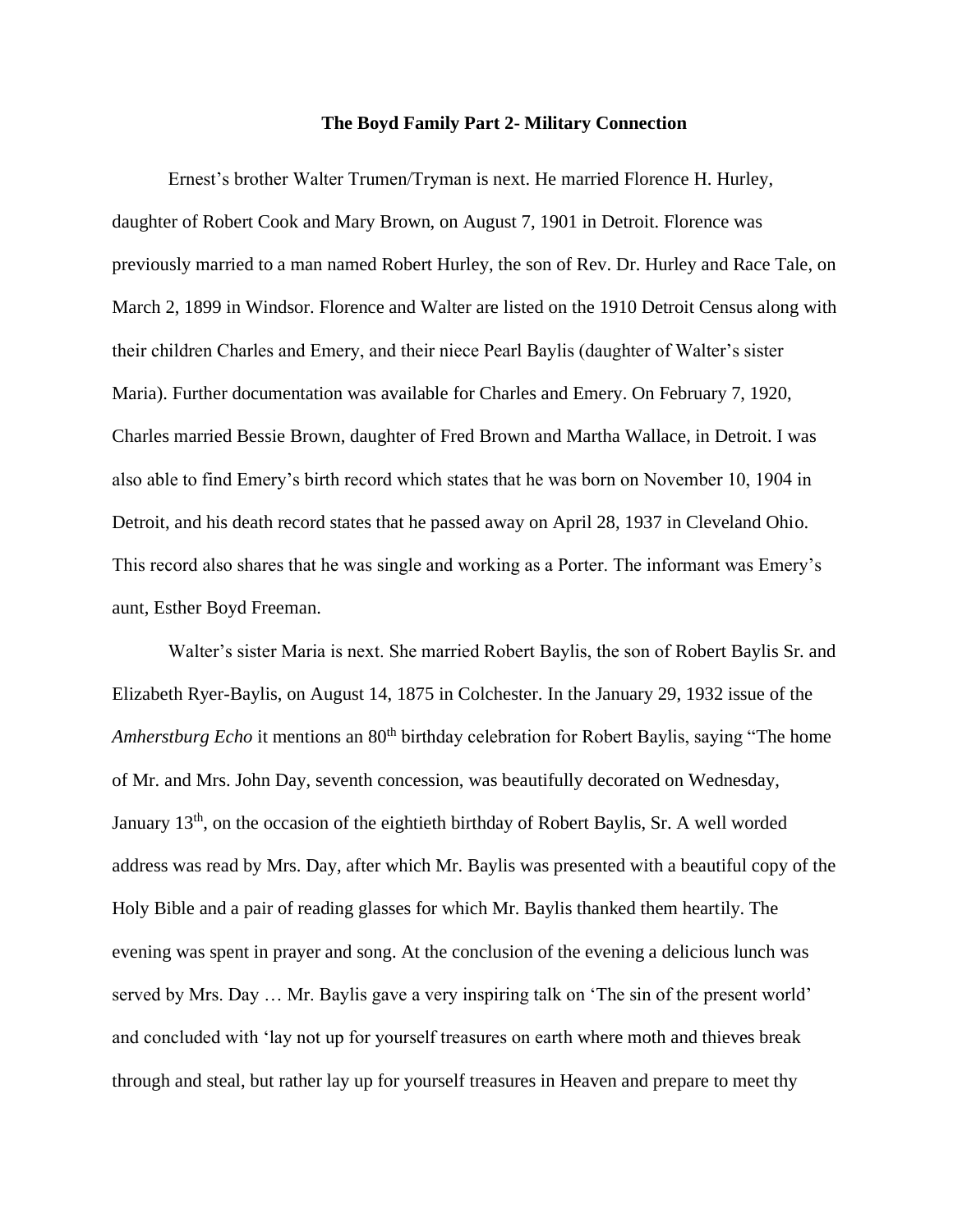God.' Mr. Baylis is a pioneer of this district and we are glad to say is hole [sic] and hearty for one of his age. He is held in high respect by all."

At the time of this publication, Maria Ann had passed away many years earlier, on April 30, 1914 in Colchester at the age of 57. In her obituary it says, Maria Ann was the "eldest daughter of the late John Boyd of Colchester North, and was married to Robert Baylis of Malden, August 14, 1875 and took up their residence in this township. To them were born twelve children, of whom nine are living – Robert, of Kalamazoo; Elisha, of Windsor; John, of Malden; Herman, Ellen (Mrs. Meddon), Pearl and Cora, of Detroit; Hattie, of Colchester South. Besides her husband and children she leaves to mourn four brothers and three sisters – Andrew, of Amherstburg; Ernest, of Chicago; Anthony, Walter, Mrs. Brown, Mrs. Freeman and Mrs. Binga, of Detroit, and eighteen grandchildren. The funeral took place on Sunday afternoon being very largely attended. Mrs. Baylis was a devoted Christian woman and held in high respect in the community."

Many years later, on November 9, 1938, Robert Baylis passed away in Inkster, Wayne, Michigan at the age of 87. On November 18, 1938, the *Amherstburg Echo* informed its readers of Robert's passing by writing "A highly respected native of Colchester, Mr. Robert Baylis, passed away at the home of his daughter in Detroit Wednesday of last week and was buried in Windsor following services at the Baptist Church, Saturday." A few days later, on November 25<sup>th</sup>, the *Amherstburg Echo* shared another obituary for Robert which said "Mr. Baylis' Life – The late Mr. Robert Baylis, who passed away November 9 at the home of his daughter, Pearl Tatum of Inkster, Mich., at the age of 87 years, was born in Malden Township, and married Maria Boyd, who predeceased him years ago. To this union 12 children were born of whom nine are living, including John of Colchester South. Services were held in the First Baptist Church,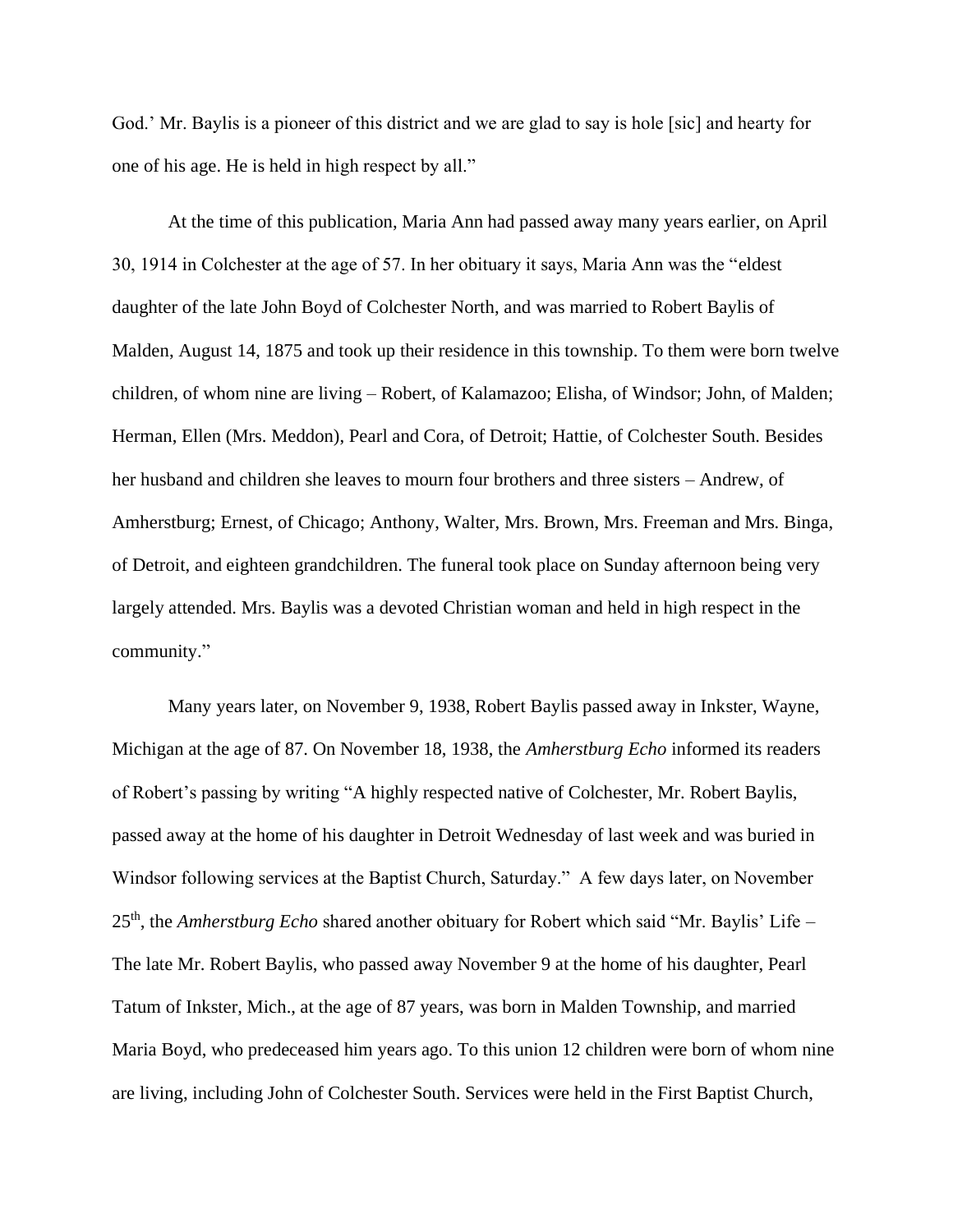Windsor. Interment in Windsor cemetery. Because of an industrious life even to the last and being highly respected, he is mourned by many."

Robert Jr. and Maria Ann had thirteen children: Robert (1876), Iva Dell (1876), Elisha (1880), Forest (1883), John Edward (1884), Mahaliah (1886), Herman (1888), Malidia (1889), Pearlie (1890), Josephus (1893), Cora (1896), Bertha (1899), and Hattie (1901). Robert Jr. and Maria farmed in Malden Township for a time, but in the early 1900s moved to the United States which is recorded on the 1901 US Census, indicating that they along with Cora, Bertha and Hattie were living in Hamtramck, Michigan. It is likely that many of their remaining children stayed in Canada.

We'll begin this section with Robert Jr. and Maria Ann's first child Robert F. Baylis who was born on June 11, 1876 in Malden. He married Ida Brooks, the daughter of Benjamin Brooks and Delia Brown, on July 15, 1896 in Windsor. Robert F. and Ida had at least four children: Josephus/Joseph, Robert J., George Henry and Peter. Josephus was born on May 26, 1902 in Windsor and according to his death record he sadly died at age 16 of influenza on November 4, 1918 in Windsor. This record also mentioned that he worked as a stamper. Robert J. Baylis was born on May 23, 1900 and passed away on May 5, 1941 in Kalamazoo, Michigan, while George Henry was born on April 16, 1904 and Peter sadly passed away at 13 months on April 13, 1908.

Robert and Maria Ann's next child was Iva Dell Baylis. The death record for an "Ivy" Dell Balis says she was 15 years old at the time of her passing on November 2, 1893. Iva Dell's brother, Elisha, was born on April 5, 1880 in Malden and later married Martha Brooks, the daughter of Benjamin Brooks and Delia Brown, on September 19, 1900 in Windsor. The *Windsor Daily Star* printed obituaries for both Martha and Elisha. Martha's obituary appears on January 8, 1944 and says "Mrs. Martha Baylis, 59, of 465 Niagara street died at her home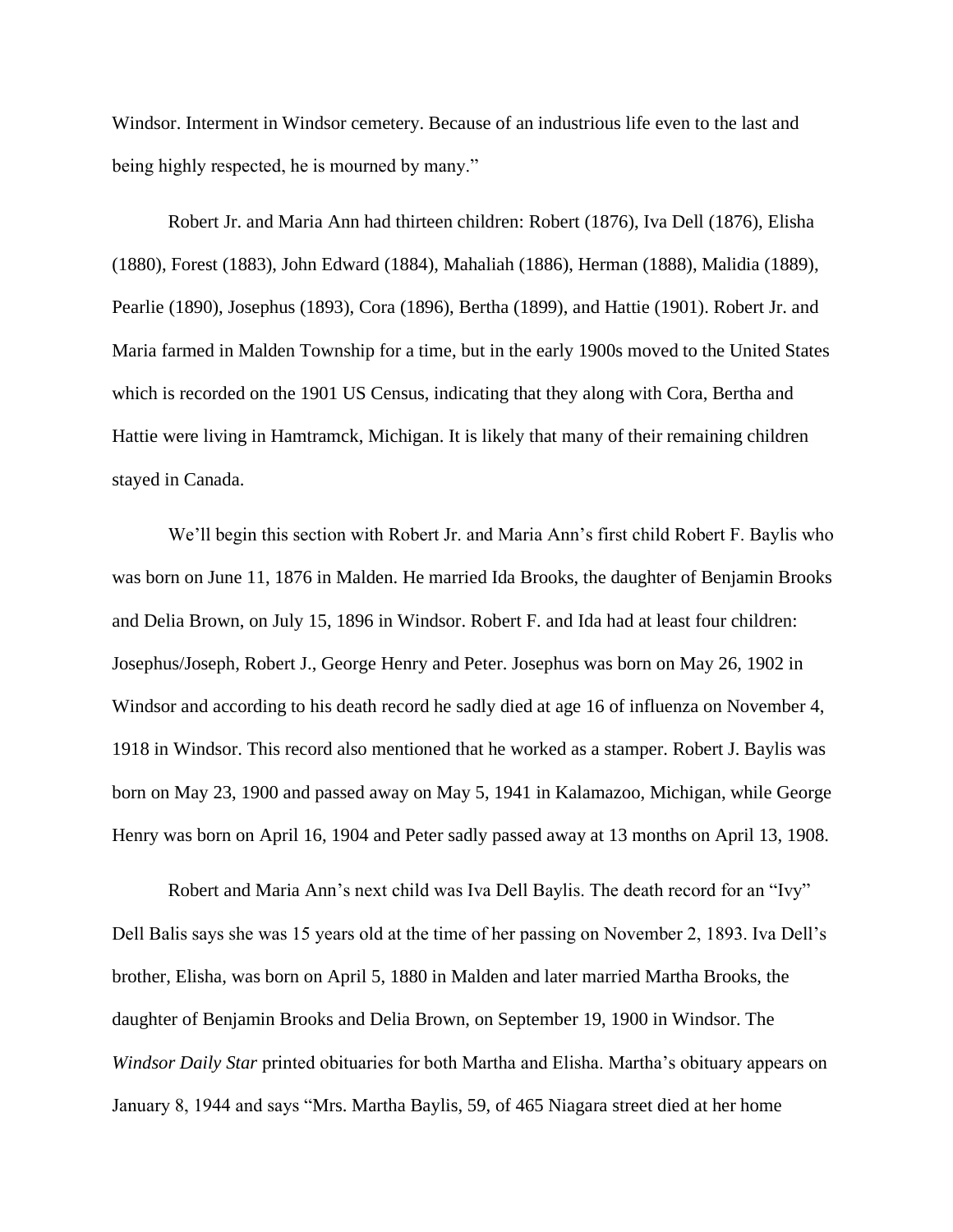yesterday following a heart attack. She was born in Anderdon, and settled in Windsor 50 years ago, coming from Amherstburg. She was a member of the Church of God in Christ. Surviving are her husband, Elisha; seven daughters, Mrs. George Colbert and Mrs. William Tolson, of Detroit; Mrs. Cleveland Jackson, Mrs. Lee Elliott, Mrs. Howard Berry, Mrs. Charles Chase and Miss Margaret Baylis of Windsor; three sons, John and Kenneth of Windsor, and Trooper Clayton Baylis stationed at Camp Borden; two brothers, George Brooks of Windsor and Benjamin Brooks of Detroit."

Elisha's obituary appears on June 25, 1955 which says "A resident of Windsor for 60 years, Elisha Bayliss, 75, of 971 McDougall, died in Hotel Dieu Friday after a lengthy illness. Mr. Baylis was born in Colchester and came to Windsor from Harrow. He was a retired city employee. His wife, Martha died in 1944. He is survived by three sons, John and Kenneth, both of Windsor; Clayton (Mike), Chatham; six daughters, Mrs. George Colbert (Ethel) and Mrs. William Tolson (Ruby), both of Detroit; Mrs. Howard Berry (Pearl), Mrs. Elmer Elliot (Gertrude), Mrs. Charles Chase (Bessie) and Mrs. George Hamilton (Margaret), all of Windsor; two brothers, John, Harrow, and Herman, Detroit; four sisters, Mrs. Pearl Tatum, Mrs. Hattie Lewis, and Mrs. Bertha Harris, all of Inkster, Mich., and Mrs. Ellen Meaders, Detroit."

According to the 1921 Census, Elisha and Martha had the following children: Ethel, Beatrice, Ruby, Bertha, Pearl, John, Gertrude, Bessie, Louis, Margaret, Kenneth and Clayton. This list should also include Delia Baylis who was born on October 22, 1904, but she sadly passed away the following year on December 27, 1905 in Windsor. This is in addition to Elma Baylis who passed away at 8 months on December 15, 1911 and Louis Baylis who was born on October 13, 1916, but sadly passed away in Windsor on February 10, 1930 at the age of 13. Of Elisha and Martha's remaining children, information on Ethel, Emma Beatrice, Ruby, Bertha,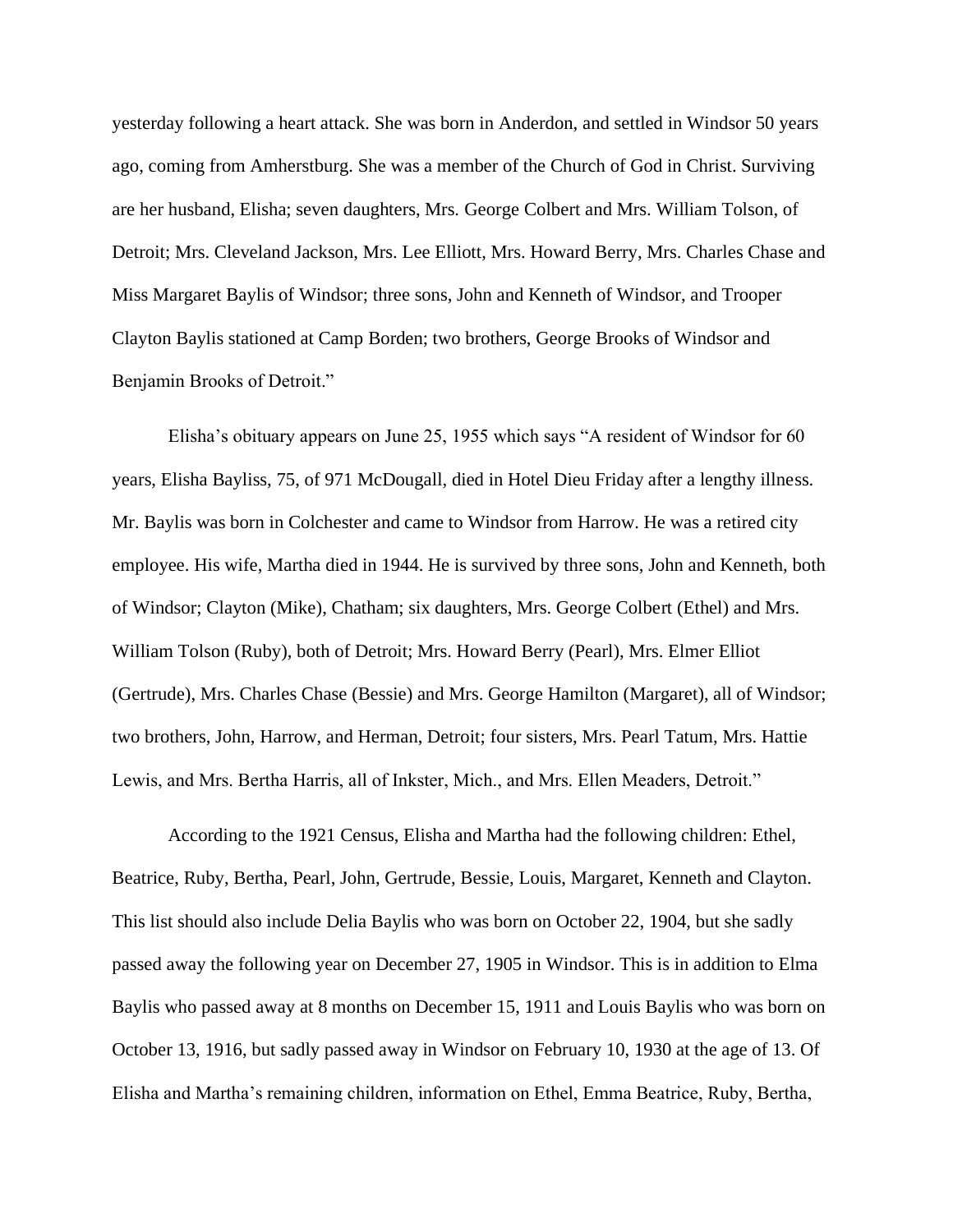Pearl, John, and Gertrude was available. According to the 1921 Census, Ethel married into the Colborne family, but her husband's first name is not listed.

Ethel's sister Emma Beatrice was born on April 17, 1903 and her obituary from the *Windsor Daily Star*, which appeared on October 30, 1950, says "Mrs. Wilmot Jackson – Mrs. Beatrice E. Jackson, 47, of 658 Mercer street, died at Metropolitan General Hospital on Saturday after a long illness. Born in Windsor, Mrs. Jackson had lived here all her life. She was a member of Mount Zion Church, Windsor. She is survived by her husband, Wilmot; her father, Elisha Baylis of Windsor; three daughters, Mrs. Eleanor Knight of Windsor, Miss Ella Jackson and Mrs. Judy Walker of Detroit; three brothers, John and Kenneth Baylis, of Windsor, and Clayton of Chatham; and six sisters, Mrs. Ethel Colbert and Mrs. Ruby Tolson of Detroit, Mrs. Pearl Berry, Mrs. Gertrude Elliott, Mrs. Bessie Chase, and Miss Margaret Baylis, all of Windsor." Mentioned in this obituary is Ella Jackson who is discussed in our November 2021 Black History Series Presentation "Fighting a Double War: Remembering Windsor's Unsung Black Heroes Who Fought Fascism Overseas and Racism at Home." To watch, click

## <https://www.facebook.com/AmherstburgFreedom/videos/4667025306651680>

Emma Beatrice's sister Ruby was born on March 15, 1906, Bertha Edith was born on August 28, 1907 and John was born on April 2, 1909, all in Windsor. Their sister Pearl's obituary appears in the *Windsor Daily Star* on July 4, 1955 and says "Mrs. Howard Berry – A resident of Windsor all her life, Mrs. Pearl Berry, 47, of 539 Mercer, died Saturday in Metropolitan Hospital after a brief illness. Surviving are her husband, Howard E.; six sons, Robert Howard, David, Herman, Ernest and John, all of Windsor; three daughters, Mrs. John Ford (Helena), Cleveland; Roberta and Pearl, home; two brothers, John and Kenneth Baylis, both of Windsor; Clayton, Chatham; five sisters, Mrs. George Colbert and Mrs. William Tolson, both